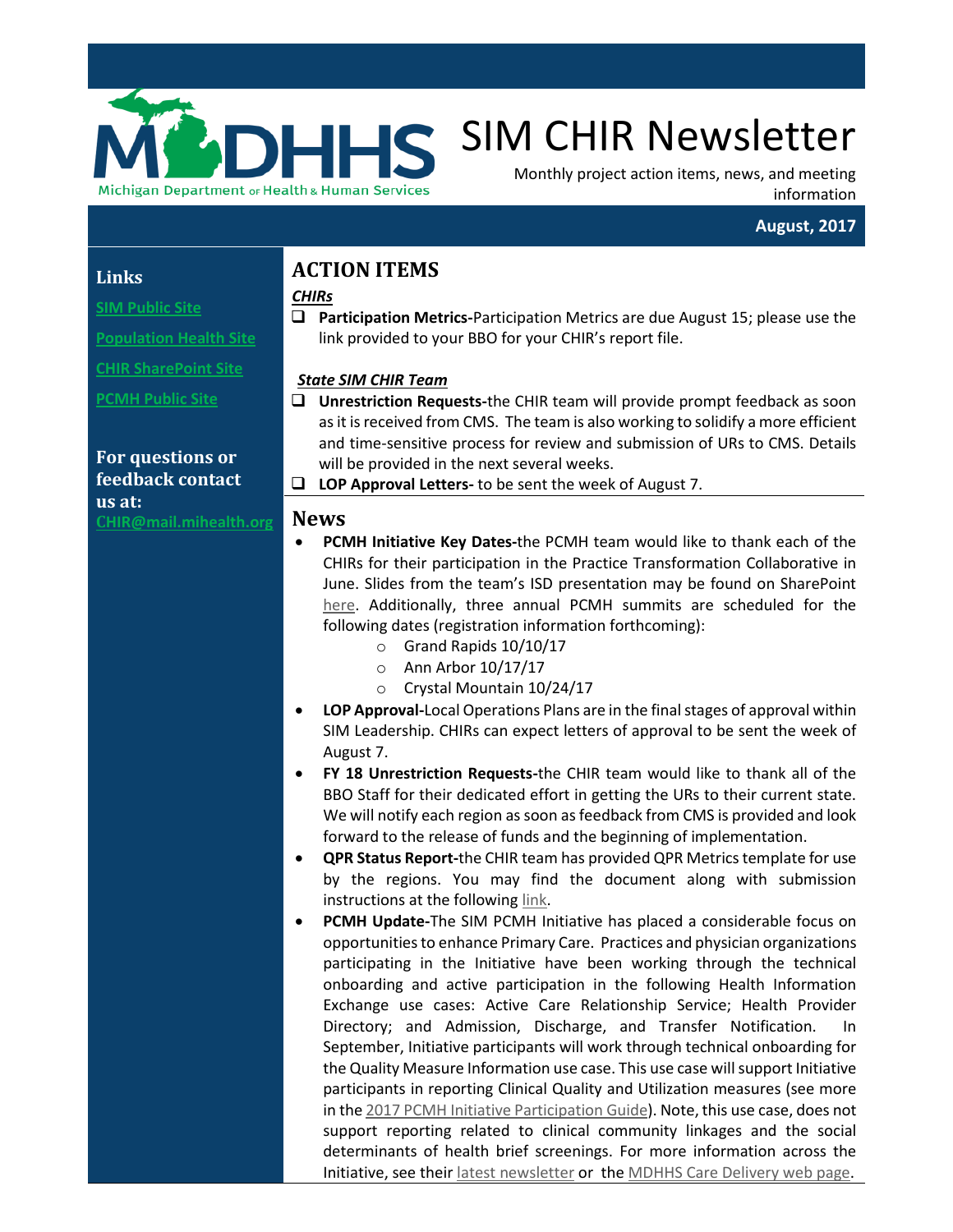- **CHIR Evaluation Meetings-**our team thanks each region for participating in the CHIR On-Site Evaluation and Training meetings. The evaluation team from Michigan State University (MSU) and the Michigan Public Health Institute (MPHI) were very encouraged by the number of successes each region has had so far, and looks forward to learning more as projects are implemented. To highlight these successes to SIM leadership and their MDHHS departments, the evaluation team has begun work on a series of Case Studies. CHIRs will be welcome to distribute these Case Studies as they feel appropriate. If you have any questions, please feel free to reach out to Pennie Foster-Fishman a[t fosterfi@msu.edu](mailto:fosterfi@msu.edu) or Julia Heany a[t jheany@mphi.org.](mailto:jheany@mphi.org)
- **CHIR Logic Model and Key Performance Indicator Sessions-**The CHIRs are in the process of completing an interactive logic modeling session with their MPHI coaches. These sessions provide an opportunity for coaches to work with each CHIR to dig deeper into the types of activities outlined in their Local Operating Plans (LOPs), and guide conversation about key performance indicators (KPIs) that will track progress toward outcomes. Each CHIR will have its own set of KPIs. In addition, the MSU evaluation team will meet with the CHIRs to identify a set of common KPIs to be used to inform the statelevel evaluation. MPHI and MSU are excited for the opportunity to work alongside the CHIRs, learn about their many successes, and support them in achieving the goals of SIM! If you have any questions about the logic model/KPI sessions, please contact Lauren LaPine with MPHI at llapine@mphi.org[<mailto:llapine@mphi.org>](mailto:llapine@mphi.org)

#### **Resources**

- **Healthy Communities Initiative-**The Healthy Communities Initiative is a joint effort between the Federal Reserve Banks and the Robert Wood Johnson Foundation (RWF) to deepen collaboration across the sectors of community development, finance, population health, and public health. [This](http://www.buildhealthyplaces.org/healthy-communities-initiative/?utm_source=Master+List&utm_campaign=a68a9c170e-Collaborate_9_7_168_30_2016&utm_medium=email&utm_term=0_cca4b7d5ee-a68a9c170e-148192069) resource contains a blog series, podcasts, and links to other resources that can inform the efforts of the CHIRs. Take a look at the "MeasureUp" tab at the top of the site to explore different tools and resources to measure and describe impact on families and communities.
- **Cultural Competency Training-**The MDHHS Health Disparities Reduction and Minority Health Section is providing training on cultural competency to support personal, organizational and community capacity to address health disparities. The two-day session provides a supportive and challenging learning environment in which participants learn about the complexities of race, gender, and class and the connections between health disparities and health inequities. The training will be held **May 8-9, 2018.** There is no cost for the training. The training has a capacity of 30 participants and slots are filled on a first come first serve basis. If interested in attending, contact Veronica Jones at [jonesv1@michigan.gov](mailto:jonesv1@michigan.gov) to be added to the registration list. Veronica will follow-up to confirm registration.
- **Institute for Diversity Fall Enrichment Program-**The Institute for Diversity in Health Management is currently seeking proactive health care organizations and recent MPH/MHA/MBA graduates to join the 2017 Fall Enrichment Program (FEP). This 20-week paid internship opportunity connects host sites with qualified internship candidates for an immersive onsite experience and sends a powerful message that your organization is committed to diversity and equality. It also gives the students the jumpstart they need to begin their healthcare careers. Click [here](http://www.diversityconnection.org/diversityconnection/education/education-SEP-Program-Overview.jsp) to learn more about the program or to apply, or contact Jasmin Clark, membership, and education specialist, at (312) 422 2658 o[r ifdsep@aha.org.](mailto:ifdsep@aha.org)